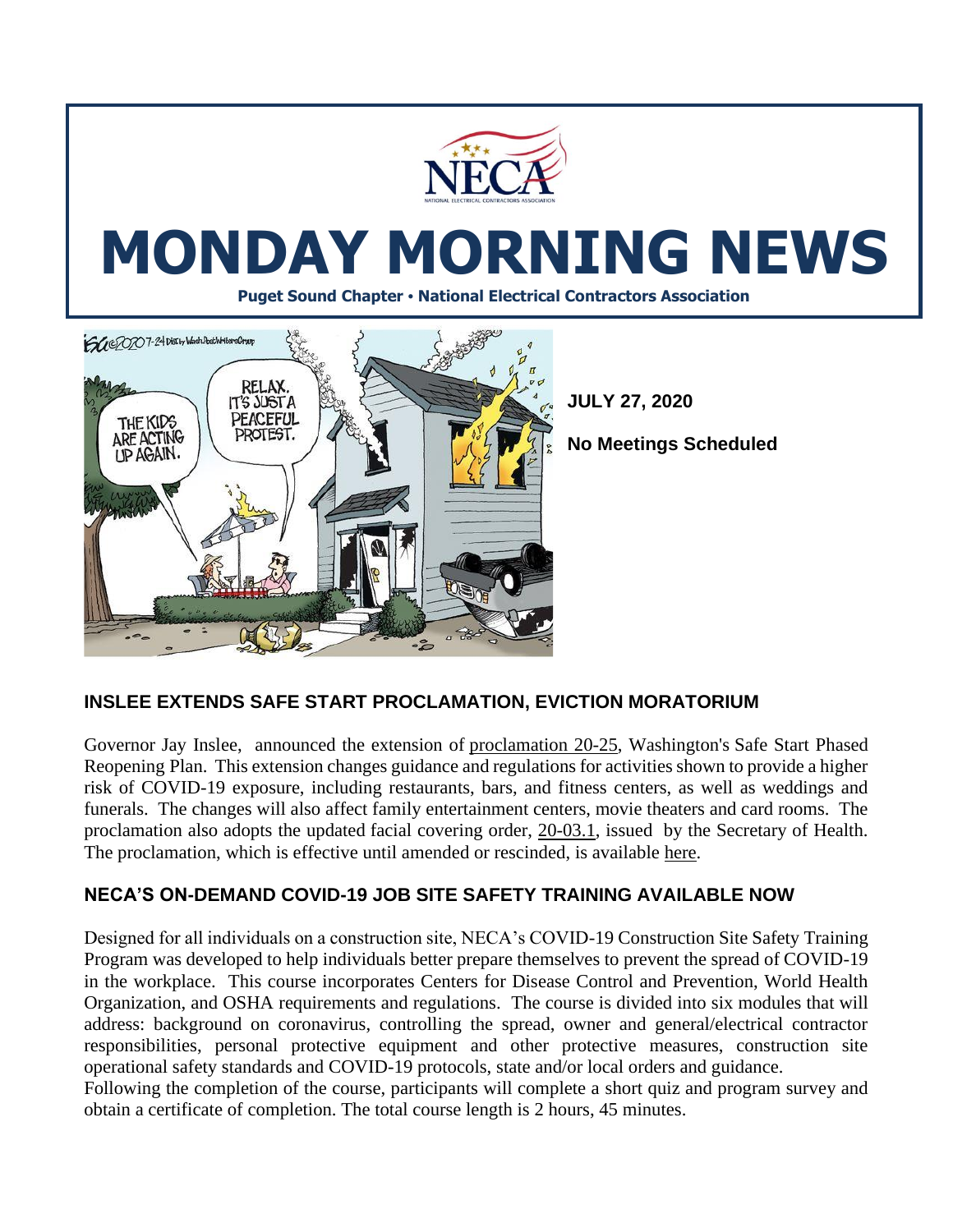Registration for this essential training is \$20 for non-NECA members and free for NECA members.

**[Click here](https://courses.necanet.org/course/details/539)** for more details and to register.

# **SBA SETS DATE TO OPEN PPP LOAN FORGIVENESS PLATFORM**

Lenders can begin submitting applications for Paycheck Protection Program loan forgiveness August 10<sup>th</sup>. The Small Business Administration, which oversees the Covid-19 relief program, announced the update Thursday in a document outlining procedures for the loan forgiveness process. Confirmation of a portal and its opening date are the main revelations from the procedural notice, said Wisconsin Bankers Association president and chief executive officer [Rose Oswald Poels.](https://www.bizjournals.com/seattle/search/results?q=Rose%20Oswald%20Poels) Only lenders will have access to the portal, the notice says. Much of the rest of the information in the document repeats and consolidates other details the SBA has previously released about the forgiveness process.

Oswald Poels encouraged businesses that have spent all their PPP proceeds to start working with their lender on the forgiveness application.

The WBA is among the parties advocating for a more streamlined forgiveness process, including asking for automatic forgiveness of loans worth \$150,000 or less.

Businesses that took out PPP loans of that size might consider waiting on the application, Oswald Poels said. A bill in Congress, the Paycheck Protection Small Business Forgiveness Act, proposes blanket forgiveness for loans of up to \$150,000. The American Bankers Association, Bank Policy Institute and Consumer Bankers Association [asked in a joint letter for blanket forgiveness for loans of up to \\$350,000.](https://www.bizjournals.com/milwaukee/news/2020/07/20/sba-ppp-paypal-support-blanket-loan-forgiveness.html) The PPP has been the centerpiece of the federal government's efforts to support small businesses hurt by the pandemic. The program was intended to incentivize employers to keep workers on the payroll. As of Thursday evening, the SBA said it had guaranteed \$519.02 billion to serve close to five million borrowers.

## **L&I DELAYS IMPLEMENTATION OF NEW ELECTRICAL RULES**

In May, L&I adopted changes to the state's electrical rules that will amend new safety codes, update and clarify existing rules and make housekeeping and other rule changes. The changes affect "**[chapter 296-](http://r20.rs6.net/tn.jsp?f=001Iuddj338j2FKs23-IfYMUqRJQFOAn_WMN-Ul_faE1ZvGsw_Jx7koi4Fx34fg9VW7S4oAE0yzVN3oHDZKUXs1qZBG6m1hGcxPfZKjjcJv_Co6hMqLB7DHlB504UjNPswGqW3EpZeMJKz6Nh3z_q0At_qKytGQKSxgAkKwZxLC-36Z7_XUEMLXeLx3x1YHsQPSdne4J5LYzvjB_H55ZvAoJhgcJDLJNssR0EvVdTCKgD1K_2XVH9DAAB8esf03j_4Q5-p7Dmt2IMQmYN8DGeRoqopQg3Hh1zNHUvwzTH_wPJ6zTO7RUMoCZX-5ALzM6FjsjQjBy2dT9id1HY6sChEkrVAE9xjYrQz3nM01MBNu_7_jpv_fq9Ea9WbwbcPJAD3CC2jJB75zUW2GX4ObwpbsumJSElZQi_MFc-VYAdLfOqOmcJMjsH3UroCpYJ6dLLqs_FJGLaEHgf20EJZstjV9m_F0afVh-qOKhXFJetMwzmsAMsBcvUAJGuVwlb-M7RGXh5SvVj3XIXHF_A7w1_8PGi1R0Qi07_Pi3YKeQoeH-ZIgcmpFBU7XeD9GaoCGe0RrGqHXAY0Y5po=&c=mRQdT8PfN9Tw7uxh3hiX7SY4nYryf3vlg0PlliF4o5yWY53hURYfng==&ch=VxGd48rw2b_z3i9EcjhULBWSOpHfE5uN8YP5VoSaKhQf0IQgM0JnPg==) 46B WAC Electrical [Safety Standards, Administration, and Installation](http://r20.rs6.net/tn.jsp?f=001Iuddj338j2FKs23-IfYMUqRJQFOAn_WMN-Ul_faE1ZvGsw_Jx7koi4Fx34fg9VW7S4oAE0yzVN3oHDZKUXs1qZBG6m1hGcxPfZKjjcJv_Co6hMqLB7DHlB504UjNPswGqW3EpZeMJKz6Nh3z_q0At_qKytGQKSxgAkKwZxLC-36Z7_XUEMLXeLx3x1YHsQPSdne4J5LYzvjB_H55ZvAoJhgcJDLJNssR0EvVdTCKgD1K_2XVH9DAAB8esf03j_4Q5-p7Dmt2IMQmYN8DGeRoqopQg3Hh1zNHUvwzTH_wPJ6zTO7RUMoCZX-5ALzM6FjsjQjBy2dT9id1HY6sChEkrVAE9xjYrQz3nM01MBNu_7_jpv_fq9Ea9WbwbcPJAD3CC2jJB75zUW2GX4ObwpbsumJSElZQi_MFc-VYAdLfOqOmcJMjsH3UroCpYJ6dLLqs_FJGLaEHgf20EJZstjV9m_F0afVh-qOKhXFJetMwzmsAMsBcvUAJGuVwlb-M7RGXh5SvVj3XIXHF_A7w1_8PGi1R0Qi07_Pi3YKeQoeH-ZIgcmpFBU7XeD9GaoCGe0RrGqHXAY0Y5po=&c=mRQdT8PfN9Tw7uxh3hiX7SY4nYryf3vlg0PlliF4o5yWY53hURYfng==&ch=VxGd48rw2b_z3i9EcjhULBWSOpHfE5uN8YP5VoSaKhQf0IQgM0JnPg==)**."

The [Washington State Department of Labor & Industries](http://r20.rs6.net/tn.jsp?f=001Iuddj338j2FKs23-IfYMUqRJQFOAn_WMN-Ul_faE1ZvGsw_Jx7koi4Fx34fg9VW7l-T-XPgihXMlYLVe5gVrLhsaLJAFoqZScoSRmSefQ6PS79RwPLiSuoE169x3uNqKM2WXO-DM1iiL-EljrAZmSIdXqZC4PRf9c-Dvk6eAswOvNlcYqylHCLM1IbSHGt8d090P7GbQL0ZWWHINmdvhbm0eR0pzDa5SJe4TSfwJ2ICWscSCAKtHkEdjxm-wd7uL-vW_SirI_ClLc0ryiXFBSHlotdvqtbOboUF5ToJIc7jQksUkxCNd47-JCGkCBkZFY6BxgUBzuEa1FKlQxRu-n2Vhl-3jTWSZDPHtVu1RW7MVRKgnYoundPYZqZnQ2-Q3MCdiQ0ZS8ZrIZVcNdyfeyTGGDpkgWbwoaGsC8wdHXbmD76ULOHA19BnMnphDW0s3NDvibQ6osSiZA8YGfmL0AaT7XYhAKBp_RyYUiWGq8kK-3_4OMQwPahDsyT3VC5cFD7UNd8myJz15jXTPm3r1z8Z5m0jSFoe7&c=mRQdT8PfN9Tw7uxh3hiX7SY4nYryf3vlg0PlliF4o5yWY53hURYfng==&ch=VxGd48rw2b_z3i9EcjhULBWSOpHfE5uN8YP5VoSaKhQf0IQgM0JnPg==) (L&I) will delay implementation of the 2020 National Electrical Code (NEC) and new electrical rules through October 28<sup>th</sup>.

Existing electrical rules and the 2017 NEC will remain in effect until that time. L&I is taking the action as a response to customer needs due to the coronavirus (COVID-19) outbreak.

## **SEAFAIR – WE WILL MISS YOU BUT LOOK FORWARD TO 2021**

The Unlimited Hydro's won't race on Lake Washington next weekend. Perhaps some people won't care, but for many, especially those who lived here in the 1950s and '60s, the lack of a Seafair race will cause a special void. It will be missed because hydroplanes were once the city's greatest passion, a reason to yearn for the coming of summer each year. Before the Sonics, Mariners, Seahawks, Sounders or Storm, we had hydroplanes. It was the biggest game in town. It took a worldwide pandemic to sink 70 years of Seattle hydroplane tradition. Younger generations have had sports heroes such as Gary Payton, Ken Griffey Jr., Sue Bird and Russell Wilson, but kids growing up in the Puget Sound area then had Bill Muncey, Jack Regas, Mira Slovak and Ron Musson — hydroplane drivers.

We were captivated by the boats. We stood awestruck if we saw one on display at a shopping center or at the boat show, and we loved watching them in action, throwing spray high into the air and making a thunderous roar that rattled windows 3 miles away. That's why this year's scene at Stan Sayres Memorial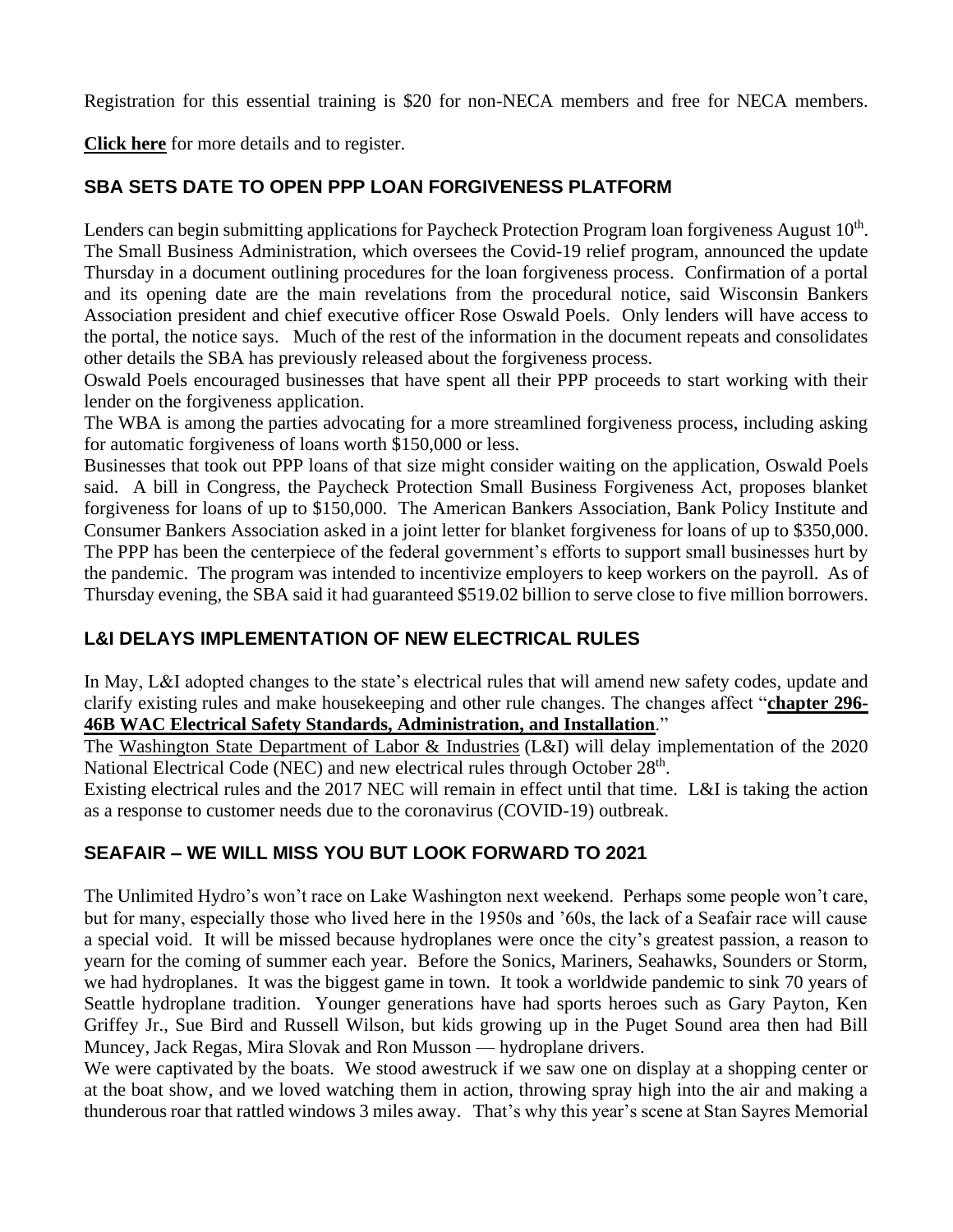Park boat launch will be eerily quiet. Summer at the park that honors local hydroplane racing legend Stan Sayres can't feel the same in the midst of a pandemic. With Seafair canceled, there won't be thundering hydros gliding over the water or devoted fans crowding the Seward Park shoreline to watch. But the spectacular setting hasn't changed. On those few days in August when this shoreline normally becomes a giant outdoor arena, locals will continue to enjoy the park like the rest of the year, playing in the sun and perhaps, daydreaming about next summer.



**ON THIS DAY IN HISTORY 1949 –** The world's first jet-propelled airliner, the British De Havilland Comet, makes its maiden test-flight in England. The jet engine would ultimately revolutionize the airline industry, shrinking air travel time in half by enabling planes to climb faster and fly higher.